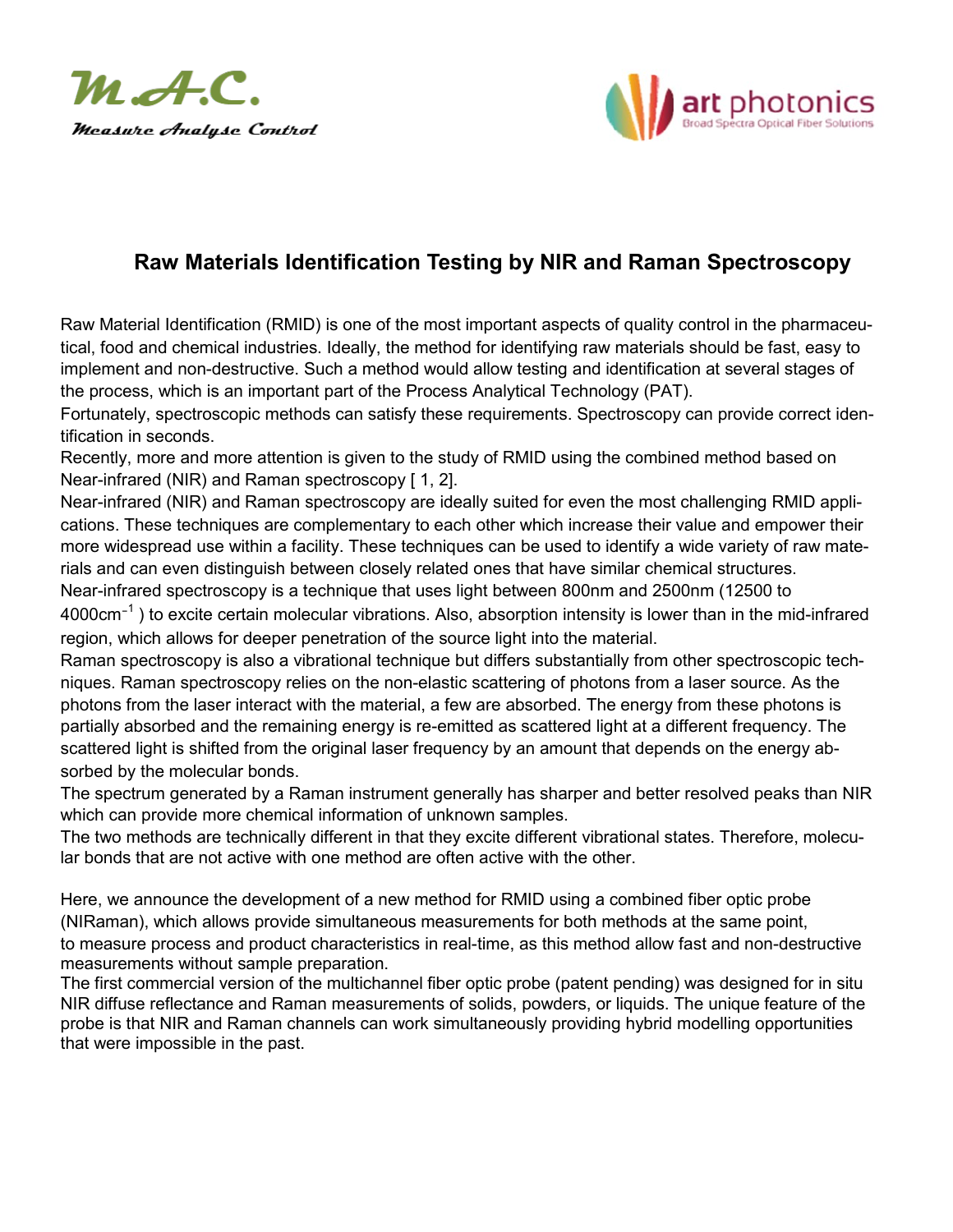



Fig.1 NIR-DR + Raman Combi Probe is a multichannel fiber optic probe designed for in situ NIR diffuse reflectance (NIR-DR) and Raman measurements of powders or liquids. NIR-DR and Raman channels of the probe can work simultaneously – the wavelength ranges of both channels are separated: Raman 785 – 1000nm; NIR-DR 1000-2500nm. The probe shaft is electrical heated to prevent moisture conden-

### **Specification of NIRaman Probe**

### **Probe Shaft**

*Material: Stainless Steel 1.4435 (316L) Window: Sapphire or Cubic Zirconia, heated*

*Outer Diameter: 19,0+0/-0,1mm Glue: Epotek 353ND or similar*

*nels*

Length: 170mm **Separate NIR and Raman chan-**

#### **Raman – Channel**

Fibers: low OH silica fibers with Al-coating to suppress laser induced fluorescence Laser Wavelength: 785nm Connector 1: FC (launch fiber - 105μm core) Connector 2: MTP-Male with 48 x 105μm fibers *Other connectors on request.*  Capable to pass USP requirements (tested on Kaiser RXAndor DVA420A-OE and RXn4 Raman-Spectrometer). Fiber Length: 3+/-0,1m

#### **NIR – Channel**

Fibers: low OH silica fibers Stray Light: less than 1% Illumination bundle: 32x NIR400/440 NA=0.22 Detection fiber: 1x NIR400/440 NA=0.22 Connector 1: SMA905 *Other connectors on request* Connector 2: 5mm ferrule Capable to pass USP requirements (tested on Sentronic Sentropat system)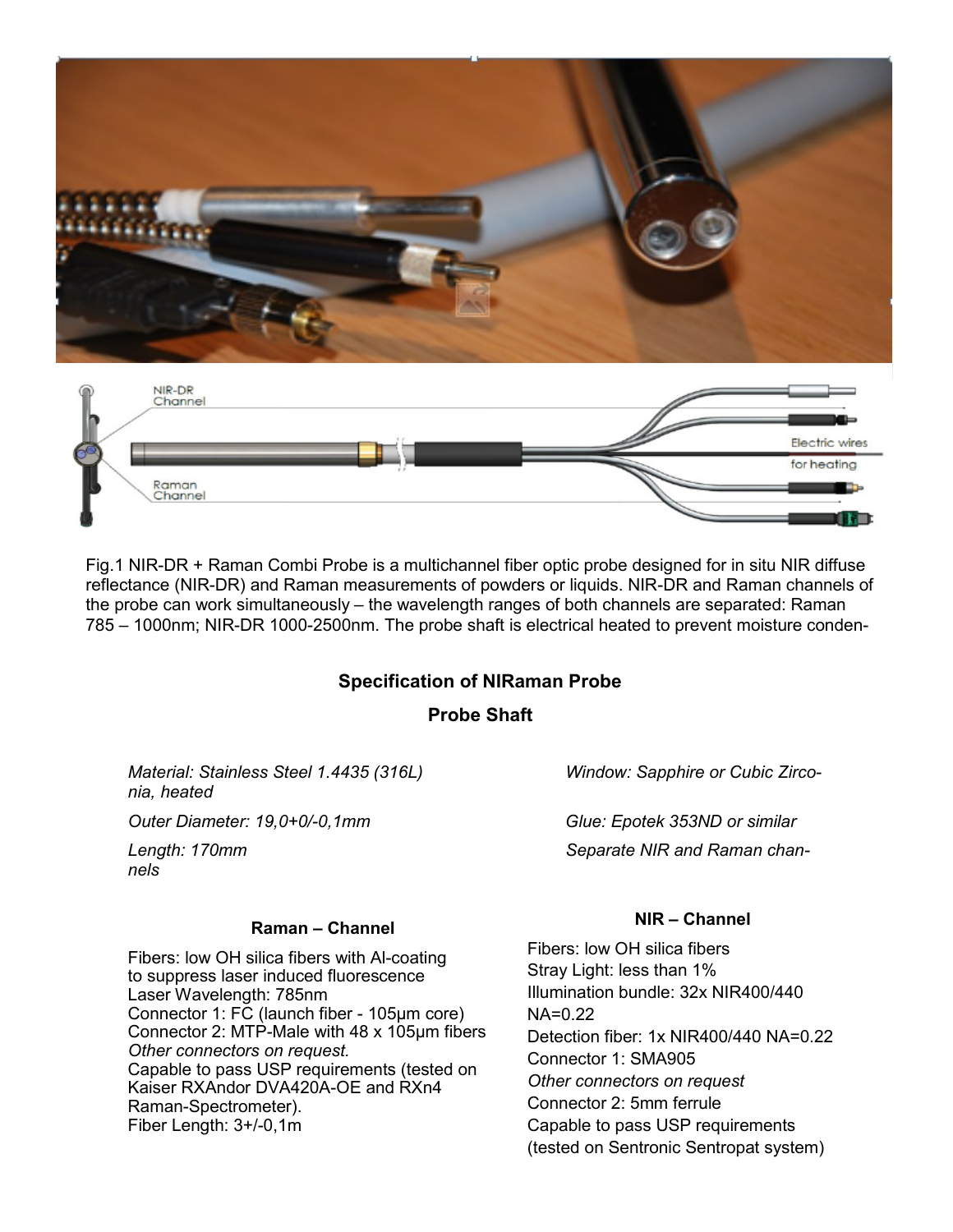## **Sample identification by NIR and Raman Spectroscopy**

NIRAMAN system was used to produce spectra from the test raw materials. Samples of each material were scanned by placing the fiber probe in the reactor.

Apart from raw material identification, NIRaman probes are also very efficient in the analysis of blend potency. This can be used for in process blend verification as the probe can be easily mounted onto production machinery.

The addition of the probe to a production process can avoid the interruption of the process for sampling and thus considerably increase production efficiency and also the safety for the operators as they are no longer exposed to the product while taking samples.